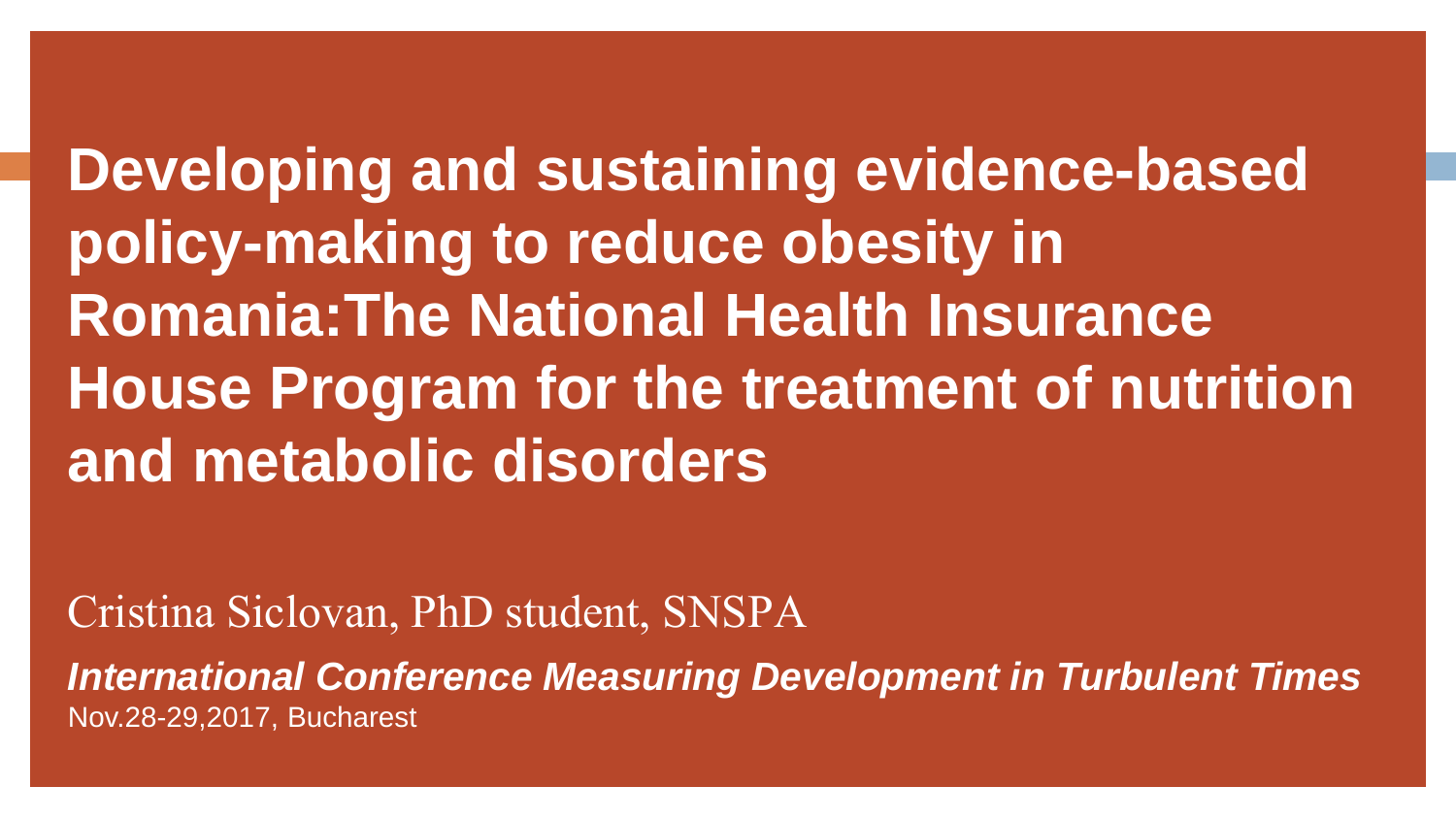## **Why a Program to reduce Obesity**

- **The increasing incidence of obesity in Romania and the emergence of disease in children and adolescents led The Ministry of Health and The National Health Insurance House to initiate, starting with Octomber 2008, The Program for the treatment of nutrition and metabolic disorders**
- **In the last 30 years, the number of obese people has tripled, all over the world, including Romania**
- **25% obese in the total adult population in Romania**
- **In children, the frequency of obesity has increased, we are approaching the European trend, meaning between 12-15% of obesity, especially in children over ten years**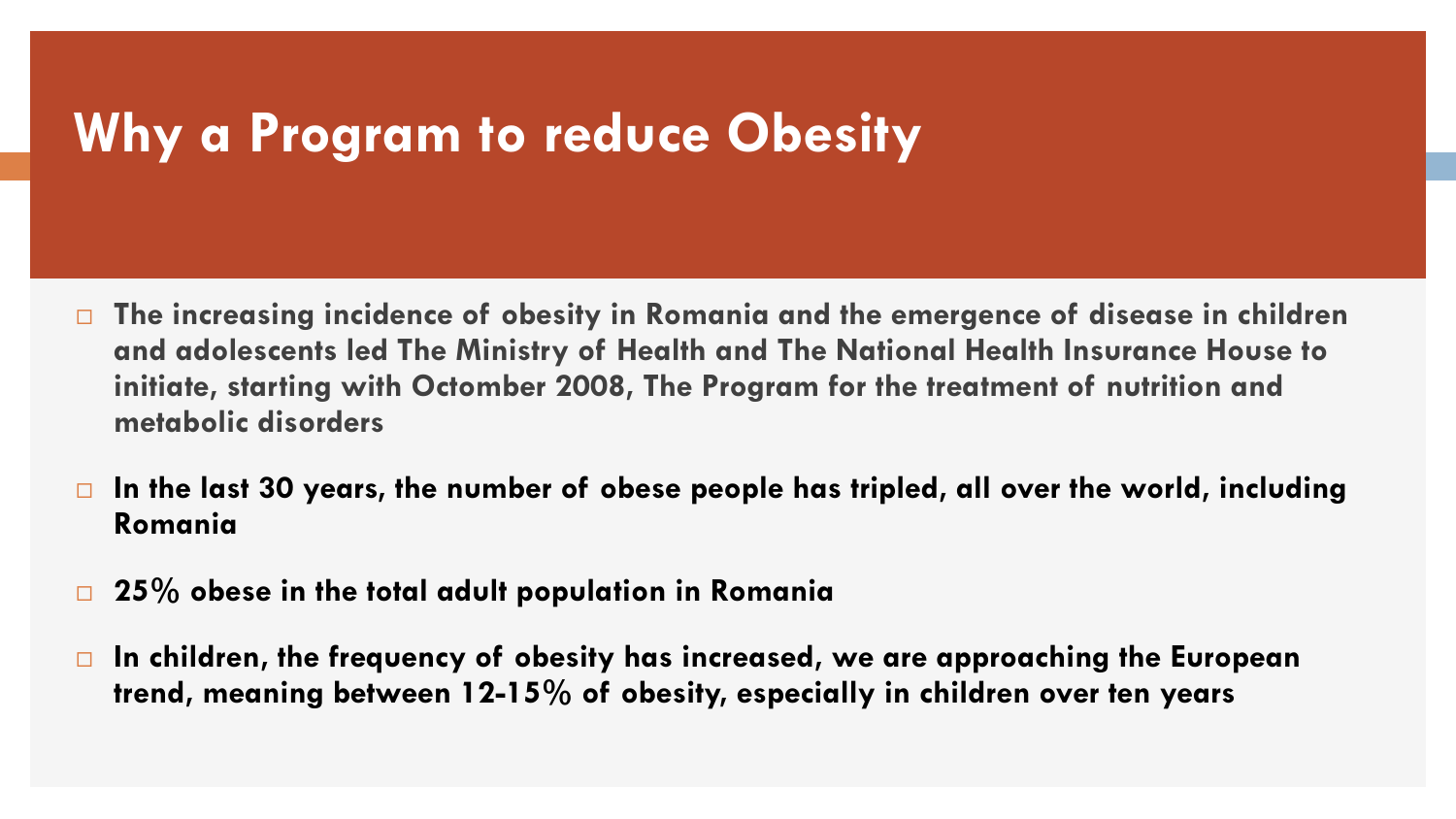# **Inclusion criteria in The Weight Loss Program**

- **Debut of the Program in October 2008**
- **● 754 obese people received treatment with Orlistatum for 12 months in 2008- 2016**
- **Inclusion criteria: BMI ≥ 35 kg / m² + 1 comorbidity**
- **BMI ≥ 40 kg / m² ± co-morbidity**
- **Lack of weight loss at least 3% after 3 months and / or lack of optimization of biological parameters after 12 weeks of diet + physical activity**.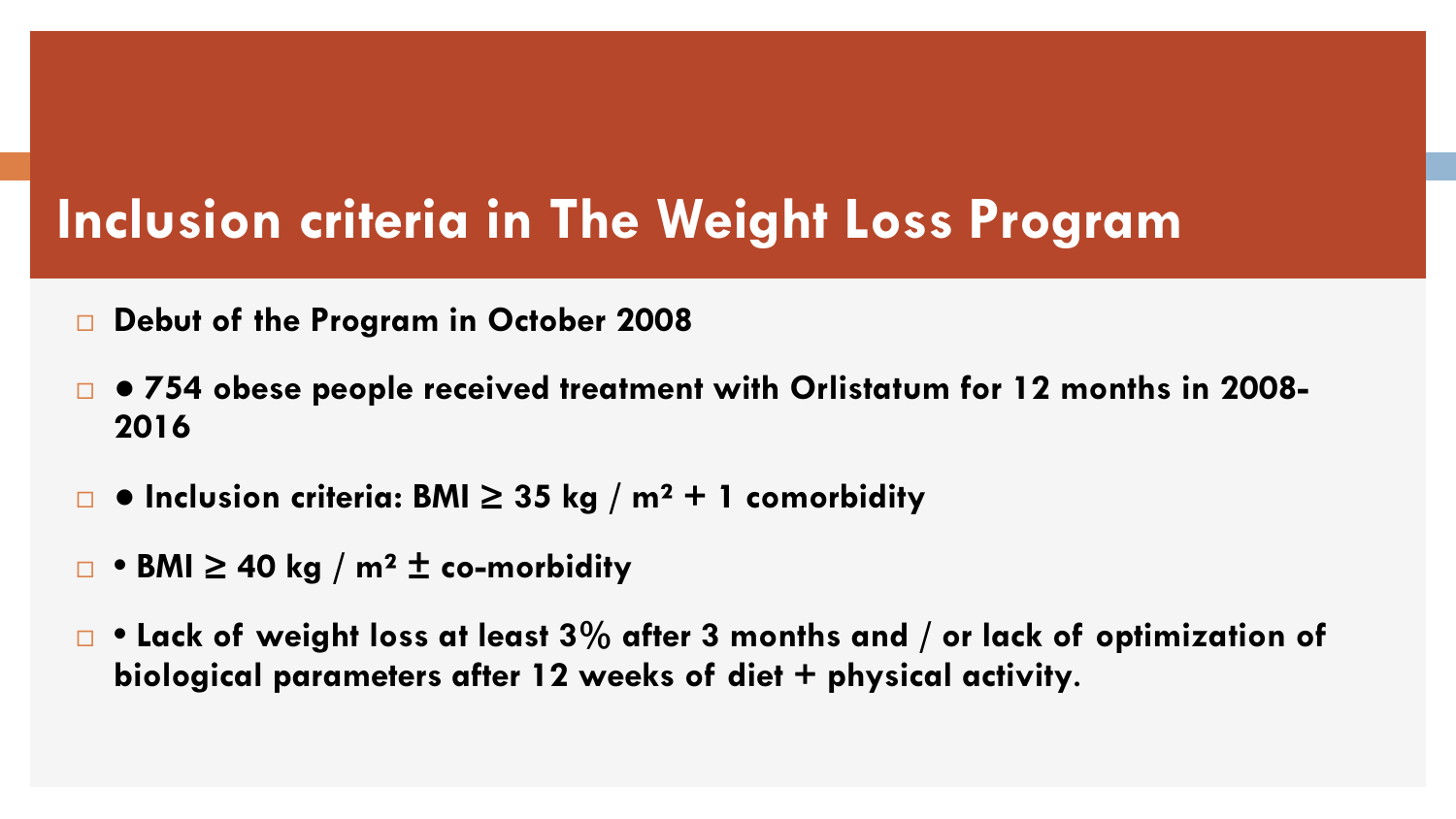# **Inclusion criteria**

- **Children aged 12-17 years**
- **BMI> / = 5 units over the 95th percentile (enrollment on nomogram growth) or**
- **BMI> / = 3 units over the 95th percentile but with persistent significant comorbidities despite standard therapy (diet and physical activity):** diabetes,glucose intolerance,, dyslipidemia,steatosis,high blood pressure,sleep apnea,orthopedic complications.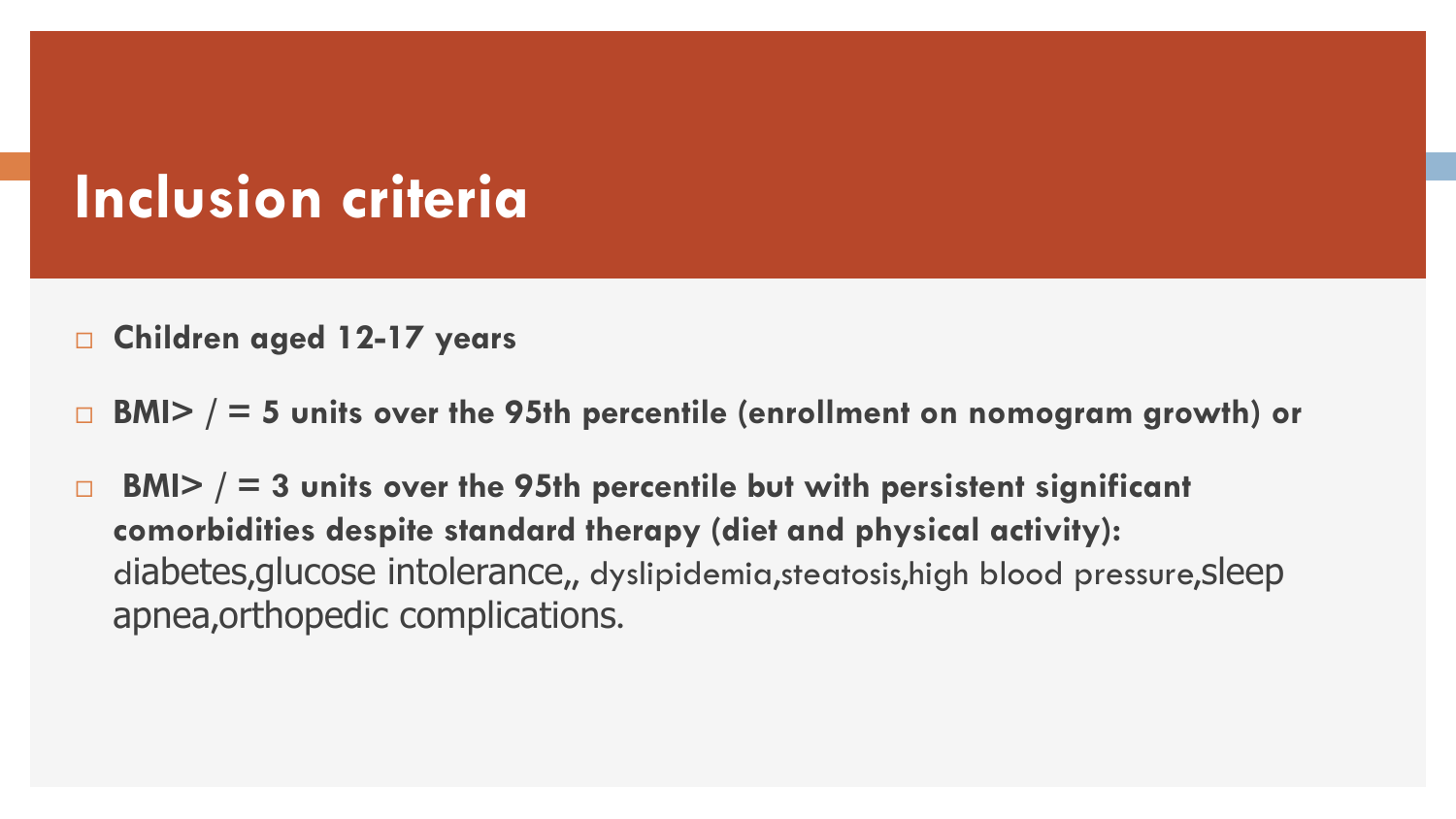# **Anthropometric features:**

- $\Box$  age (years)
- □ weight (kg)
- $\Box$  height (m)
- □ waist circumference (cm)
- $\Box$  the hip circumference (cm)
- **waist-hip ratio**
- **BMI=weight (kg) / height<sup>2</sup> (m<sup>2</sup> )**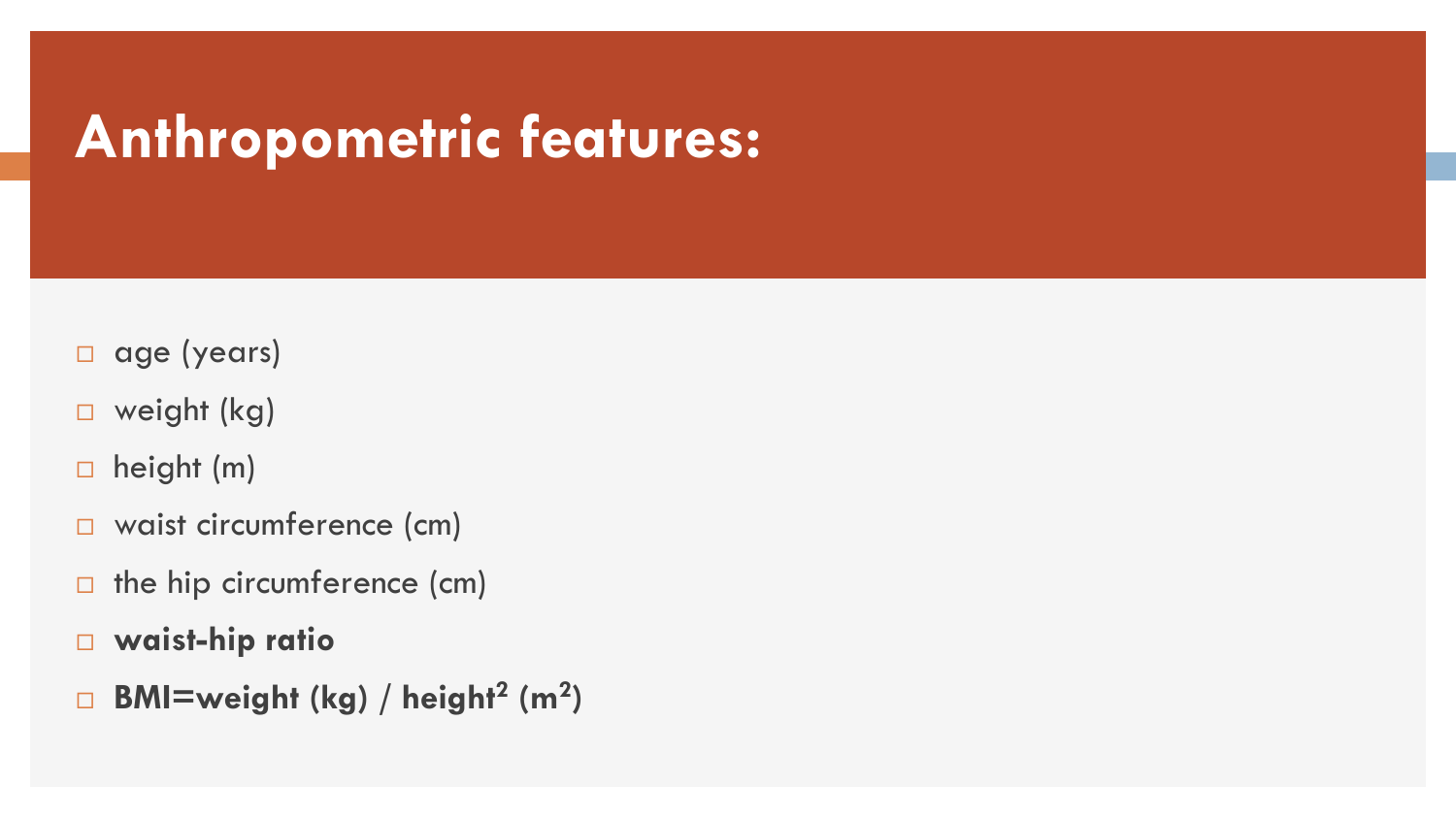### **Patients aged 11-83 years old**

**57% obese patients of the second degree obesity and 43% obesity III dgr.(morbid)**

- **gender distribution**: **25% male and 75% female**
- **onset of obesity**: 19% in childhood; 37% with the onset of the endocrine disorders; 13% after pregnancy, 5% after menopause, and the rest from other causes
- provenance environment: 63% of countryside and 37% of urban area
- **fatty tissue distribution**: **30% of patients with abdominal obesity** (risk of metabolic and cardiovascular complications), 47% limb obesity and 23% with generalized obesity
- $\Box$  32% with a family history of obesity among the first-degree relatives and 21% with diabetes in one of the family members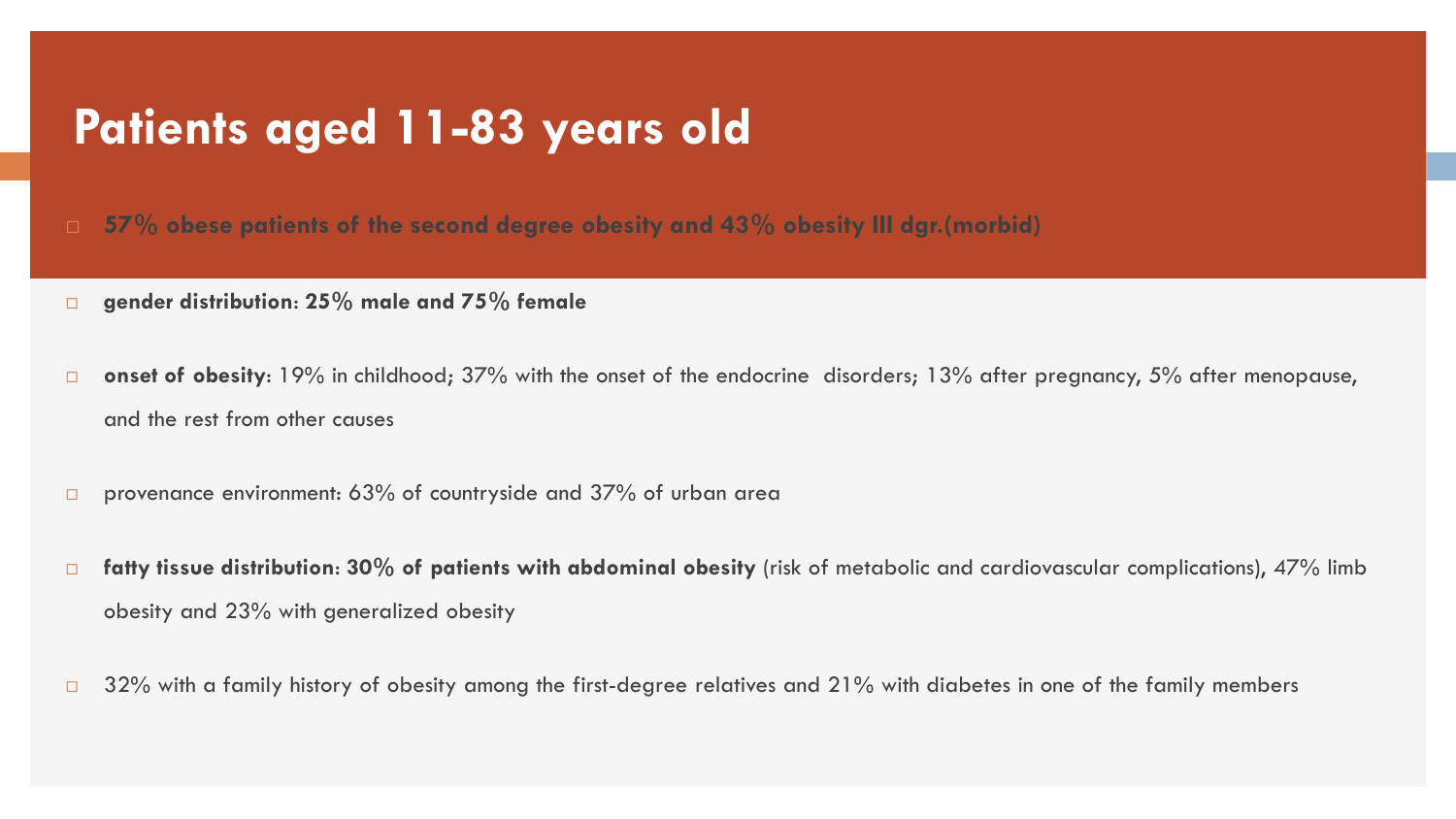### **Ideal values for waist / hip ratio**

- $\Box$  Women 0.7
- $\Box$  Men 0.9
- $\Box$  A waist / hip ratio, which fits into the ideal values above, suggests a healthy body with lower risk of illness. For women, the ratio of 0.7 suggests an optimal estrogen level.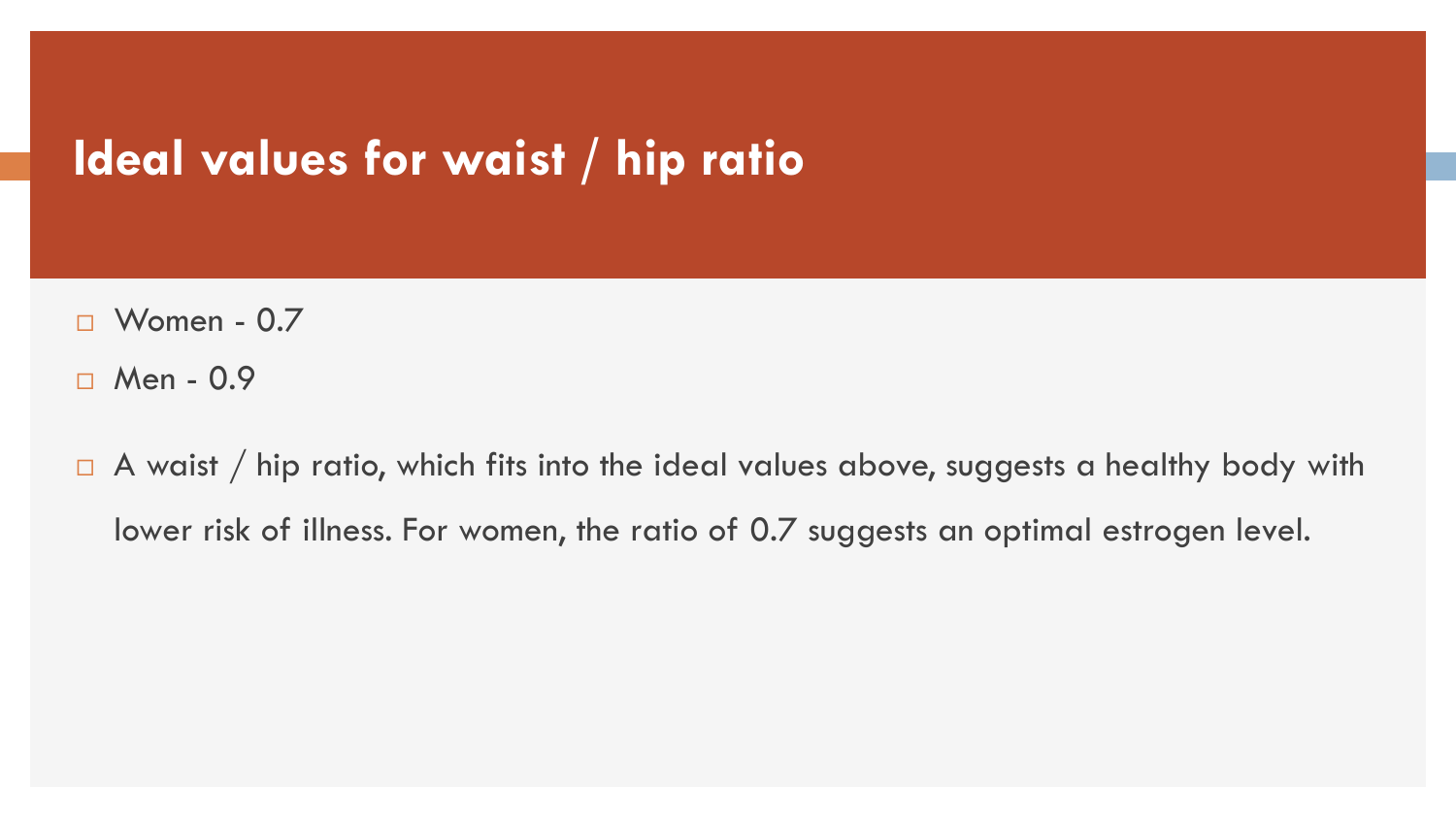### Waist/hip ratio: health and sexuality indicator

| <b>MEN</b>      | <b>WOMEN</b>  | <b>Cardiovascular Risk</b> |
|-----------------|---------------|----------------------------|
| (0.95)          | (0.80)        | very low risk              |
| $0.96 - 1$      | $0.81 - 0.85$ | moderate risk              |
| $\rightarrow$ 1 | 0.85          | increased risk             |
|                 |               |                            |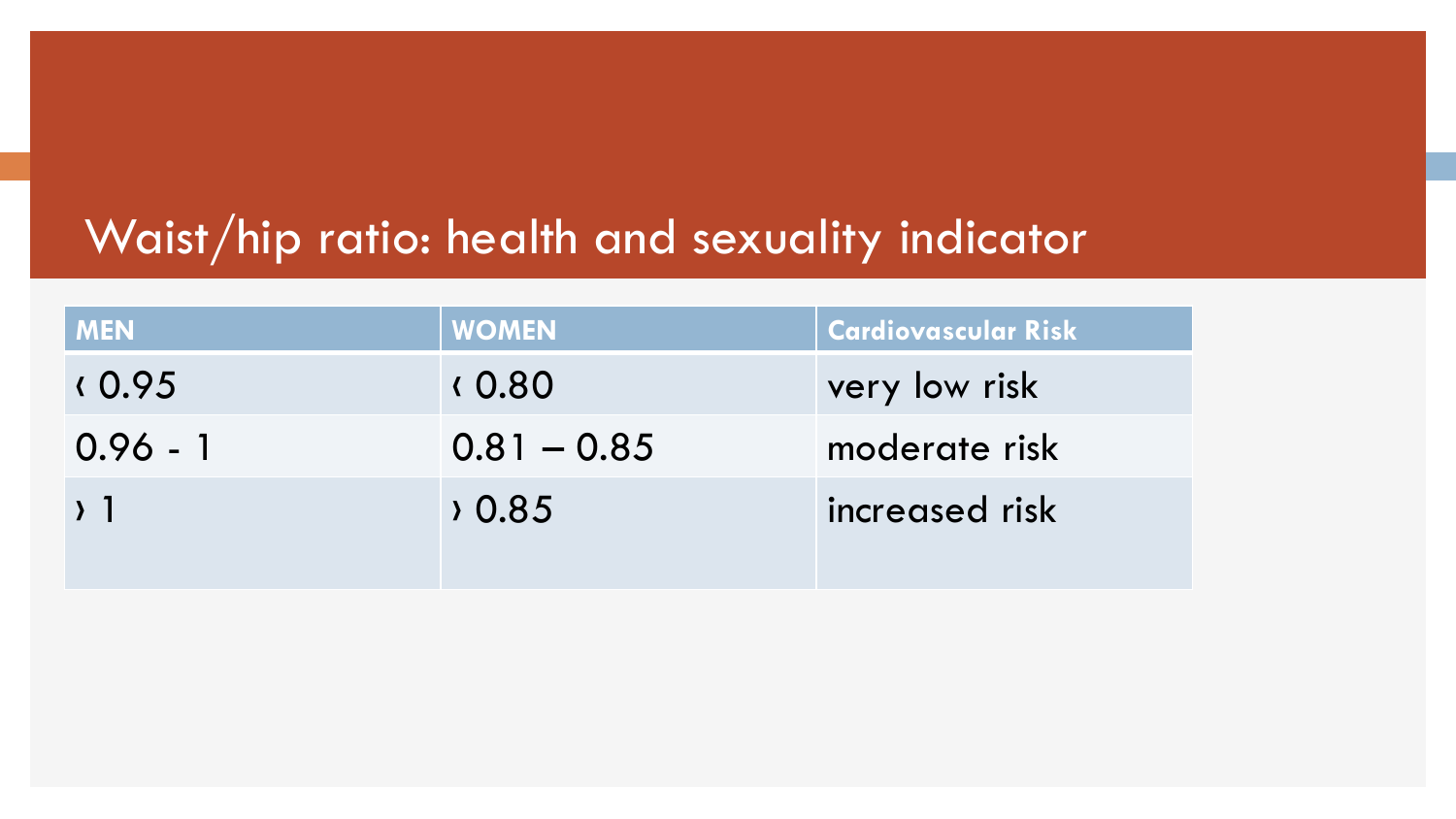#### **Waist/hip ratio in men and women on entry into the program**

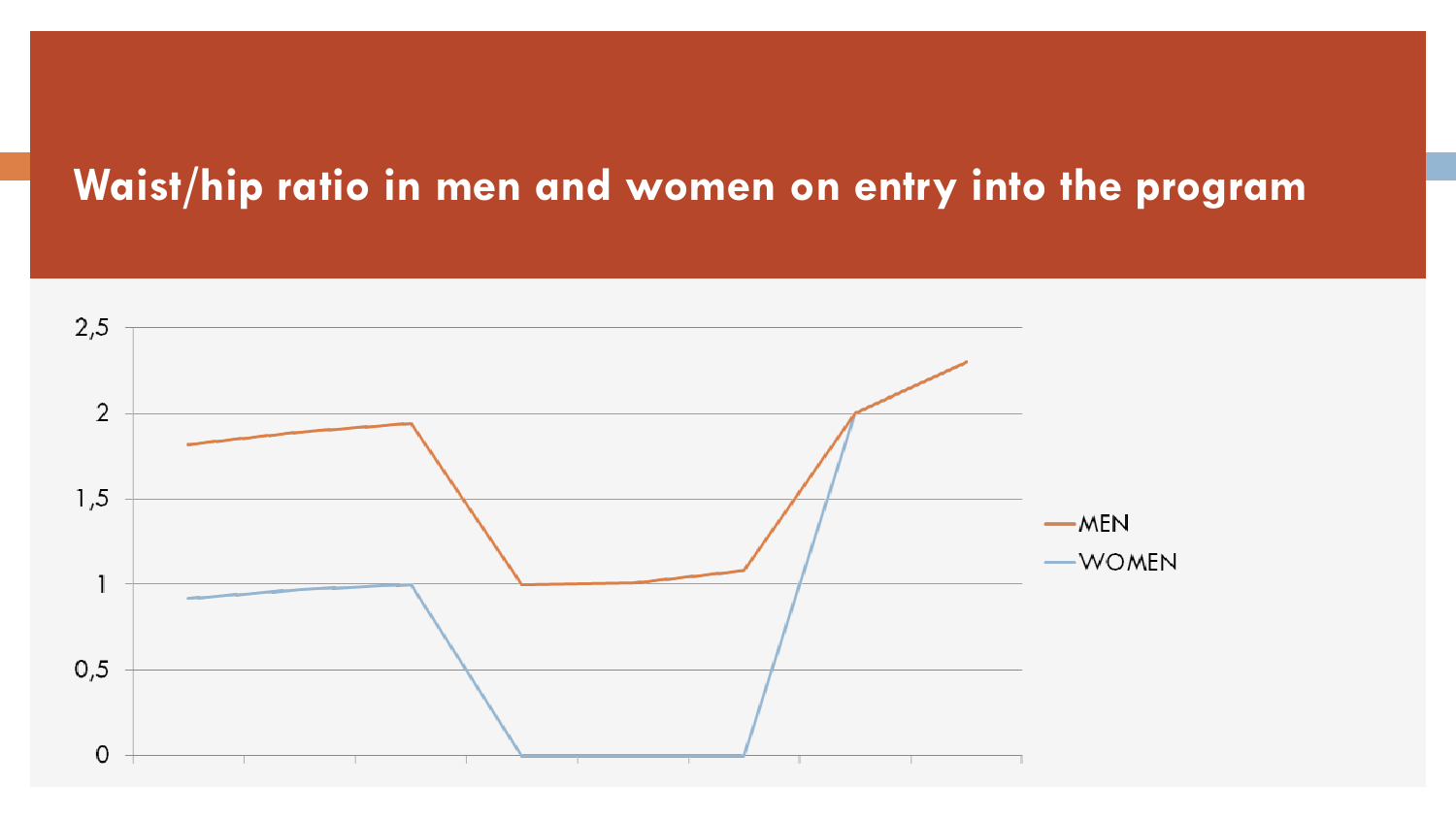# **Waist/hip ratio in men and women to output from the program**

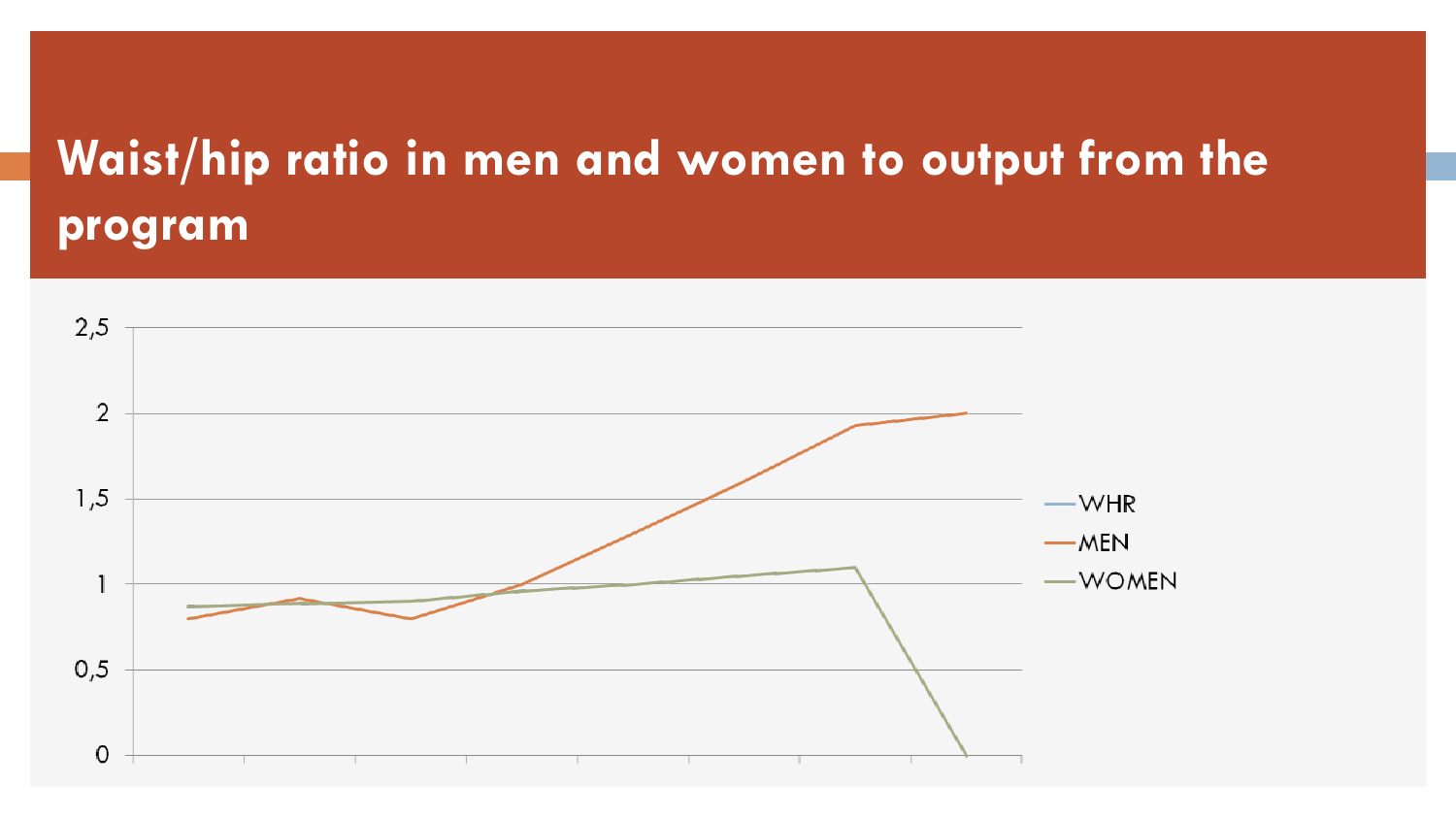## **ADULT WEIGHT CLASSIFICATION (WHO, EASO)**

| <b>CLASSIFICATION</b>     | Body mass index (kg/m2) |
|---------------------------|-------------------------|
| Normal weight             | $18.5 - 24.9$           |
| Overweight                | $25.0 - 29.9$           |
| Obesity                   | $\geq 30.0$             |
| Obesity I degree          | $30.0 - 34.9$           |
| <b>Obesity II degree</b>  | $35.0 - 39.9$           |
| <b>Obesity III degree</b> | $\geq 40.0$             |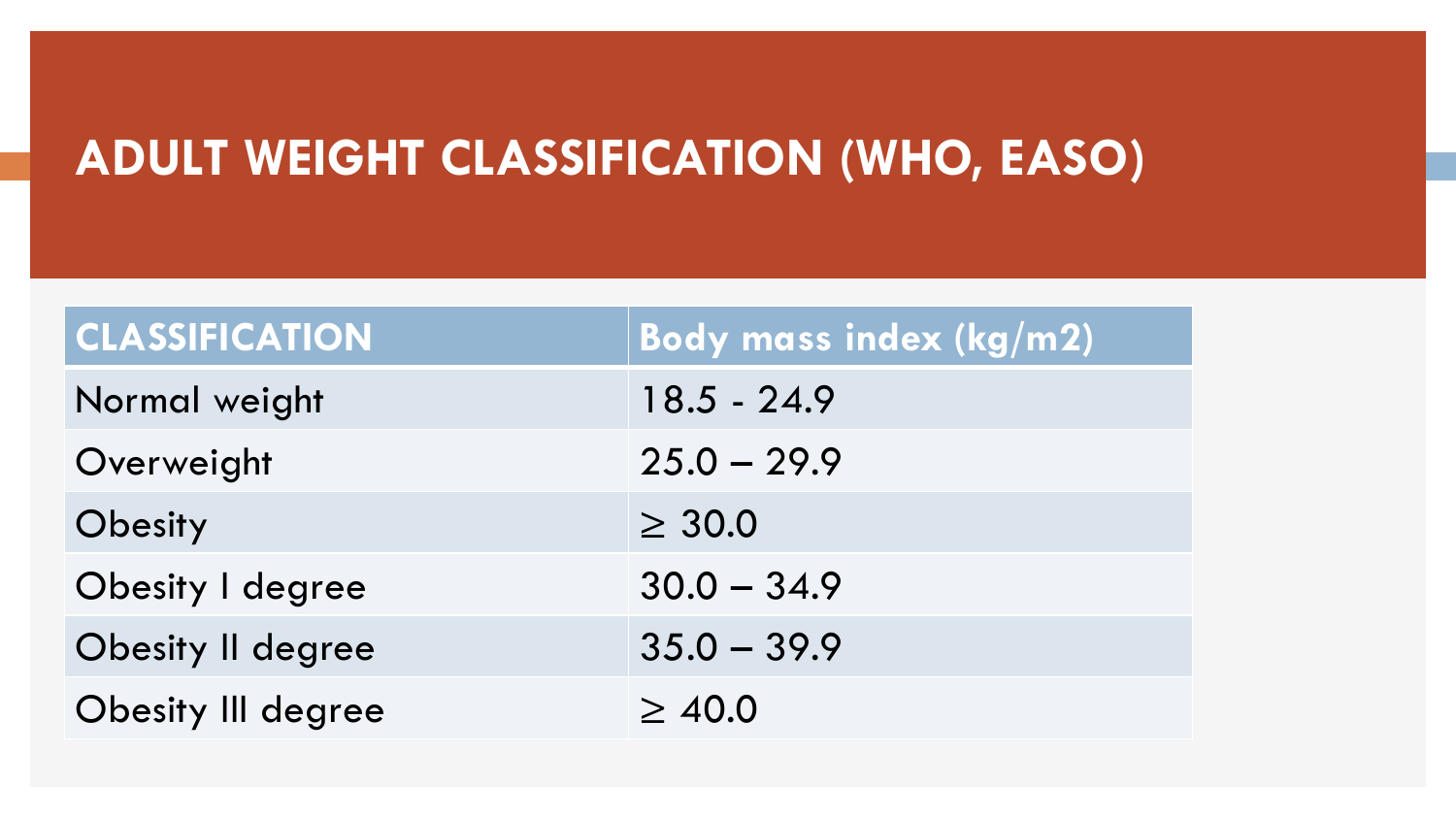### **BMI difference in men and women at program entry and at the end of 12 months of treatment**

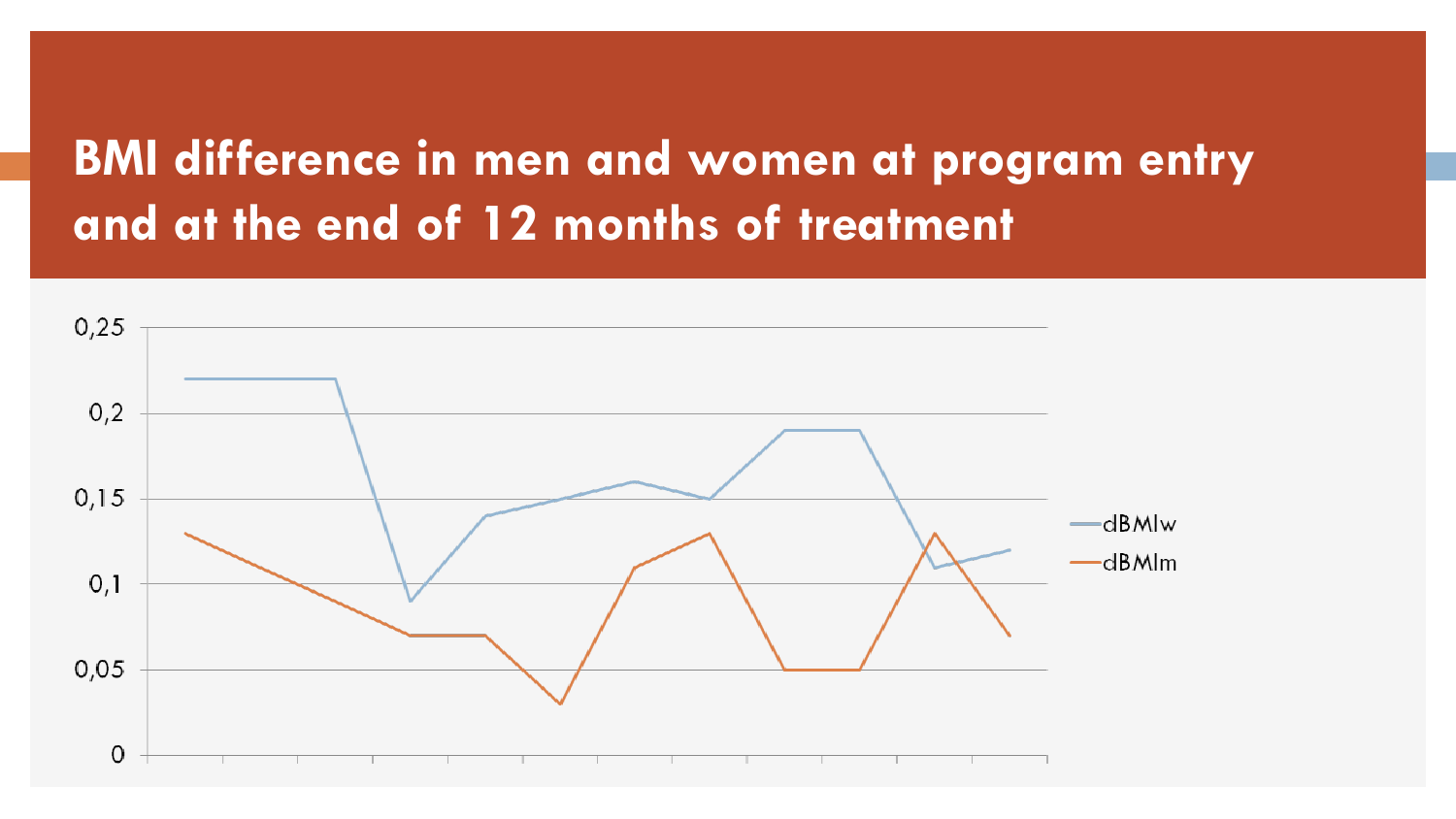### **BMI-an accurate measure of health ?**

- $\Box$  BMI is a calculation thet divides people into one of 4 categories (underweight, normal weight, overweight and obese)
- $\Box$  BMI can't distinguish between fat and muscle (muscle is about 18% more dense than fat)
- □ BMI doesn't measure where on the body the fat is carried.
- In conclusion: BMI isn't an accurate measure of health  $\rightarrow$  it is used to get on idea of trends at large populations.Most experts like to use a combination of measures when assessing health (body fat percentage, waist to hip ratio, body adiposity index etc).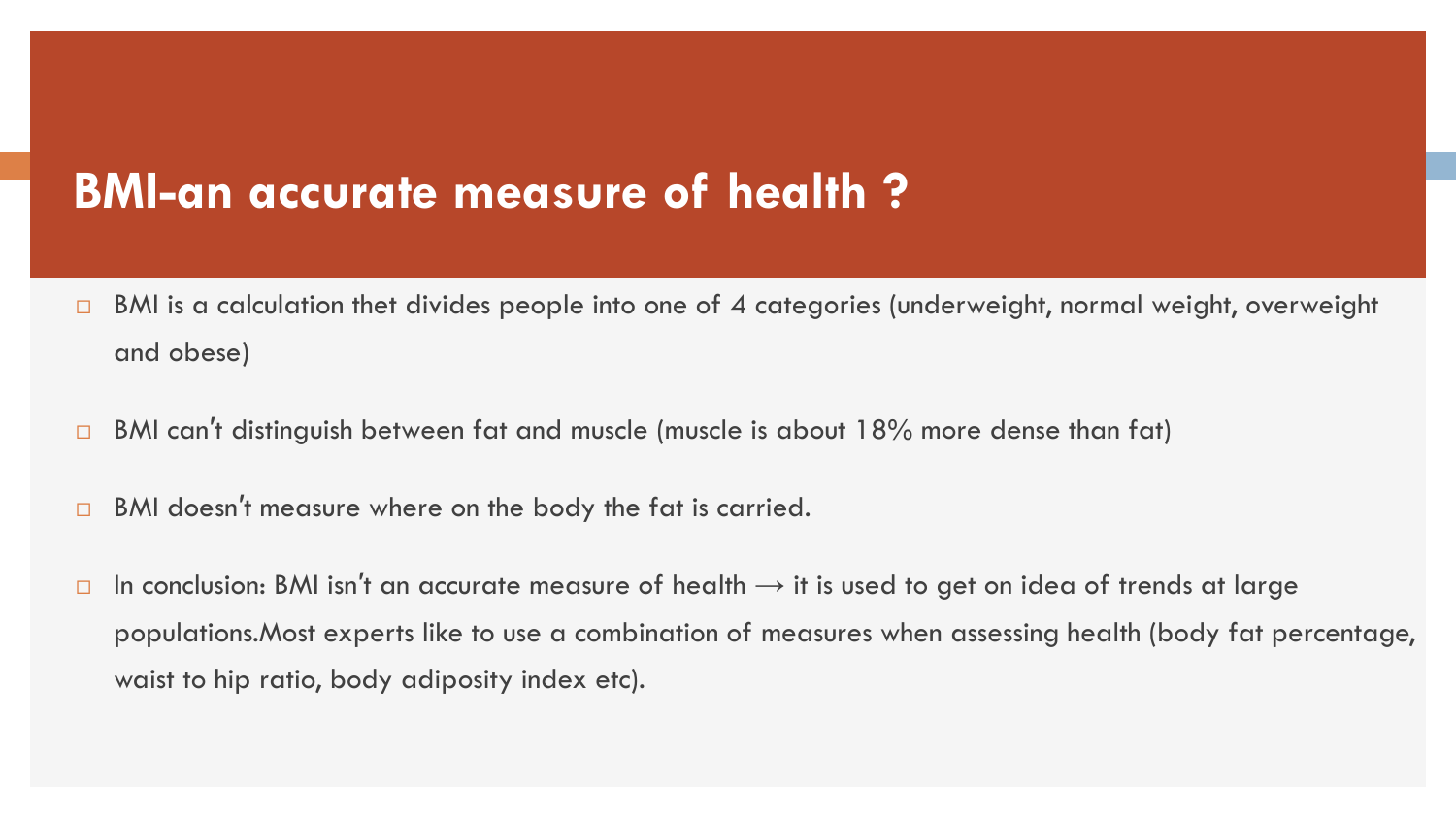### **Compliance with treatment was 64%**

- **Compliance is the patient's adherence to all physician recommendations throughout the treatment.**
- **Observational studies show that good treatment compliance is encountered when more than 80% of patients follow the recommended treatment of the physician.**
- **36% non-compliant patients** (irregular dosing / discontinuation of therapy, nonassignment of physical activity, diet and lifestyle change to drug therapy, non-compliance with medical advice regarding calorie diet and periodic assessments).